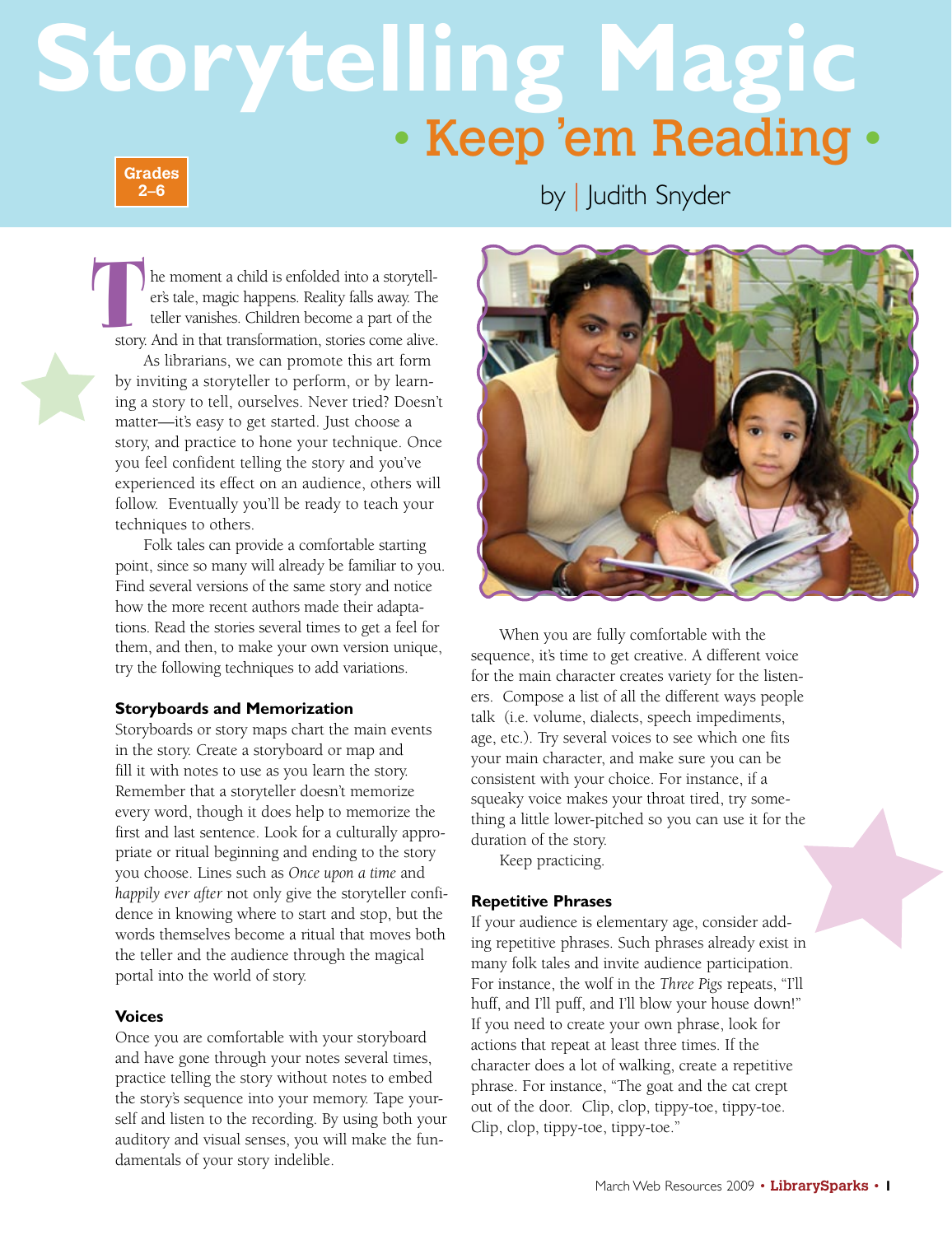# Keep 'em Reading

#### **Secret Spices: Phrasing, Pacing and Pausing**

Now for the secret storytelling spices: phrasing, pacing, and pausing. With practice, **phrasing** takes care of itself. The better you know your story, the better your confidence, and the words begin to flow like water from a spring. It's almost magical. **Pacing** creates the ebb and flow of the story. Varying the pace creates interest and keeps listeners involved. Slow down to build anticipation, speed up to build excitement. The **pause,**  when used effectively, lures the listener even closer to the story. Pauses preceding a repetitive phrase are invitations to participate. After hearing the phrase once, the audience automatically joins in during the next pause. Pauses can also escalate tension when leading up to exciting parts.

#### **Body Language**

Stage presence, the awareness of the body while standing before an audience, helps a storyteller deliver the story. Choreograph simple gestures to go with a repetitive phrase. Be aware of nervous habits that may distract from the story. The best way to identify trouble spots is to videotape yourself.

#### **Educate Yourself**

Be careful: once you experience magical storytelling moments with your listeners, you may never want to stop telling stories! Feed your appetite for storytelling by looking for university courses, or find workshops offered by regional storytelling groups. Listen to other tellers and read from an ever-growing list of books detailing additional techniques to make your stories even stronger. Simply search the Internet and the public library to find other storytelling resources in your region.

# **Storytelling Magic: Teaching Students**

Once you have a story or two under your belt and you are comfortable with your abilities, try sharing your skills with your students. Introduce them to the same techniques that helped you, and watch as their own stories evolve and their confidence grows. Use your story as an introduction to a storytelling unit, and demonstrate the different

techniques. Your students will share your excitement and become even more appreciative of this oral heritage, and you will reap the benefits of reinforcing your own knowledge and skills. Use your experience to adapt and extend the techniques you learned.

Many curriculum units offer great opportunities for integrating a storytelling unit. Folklore subjects and themes can complement units on Native American Studies, World Culture Studies, Tall Tales and U.S. History, Space, Animals, and more. For older students, storytelling in the first person can be used for biography presentations.

#### **A Legal Note**

If you use folk tales in your storytelling unit, you won't run into copyright issues. However, if you choose to have students use picture books, performances should take place only during the school day. Performances taking place after school constitutes a public performance that requires permission from the author or publisher.

# **Storytelling Unit Planning Guide**

The following planning guide provides a suggested timeline for lessons. You may need to add additional class periods to meet the needs of your students.

#### **Information Literacy Standards: 3, 4, 5, 7, 8, and 9**

**Skills:** public speaking, voice projection, eye contact, use of gestures, phrasing, sequencing, retell

#### **Mini-lesson #1: Unit Introduction**

- Model storytelling
- Share a brief history of storytelling. I like to ask students to imagine a world without T.V., movies, video games, radio, books, and magazines. Then I explain that before these things came into being, storytellers sang or told stories to audiences, telling of the brave adventures of famous heroes or deeds of the gods.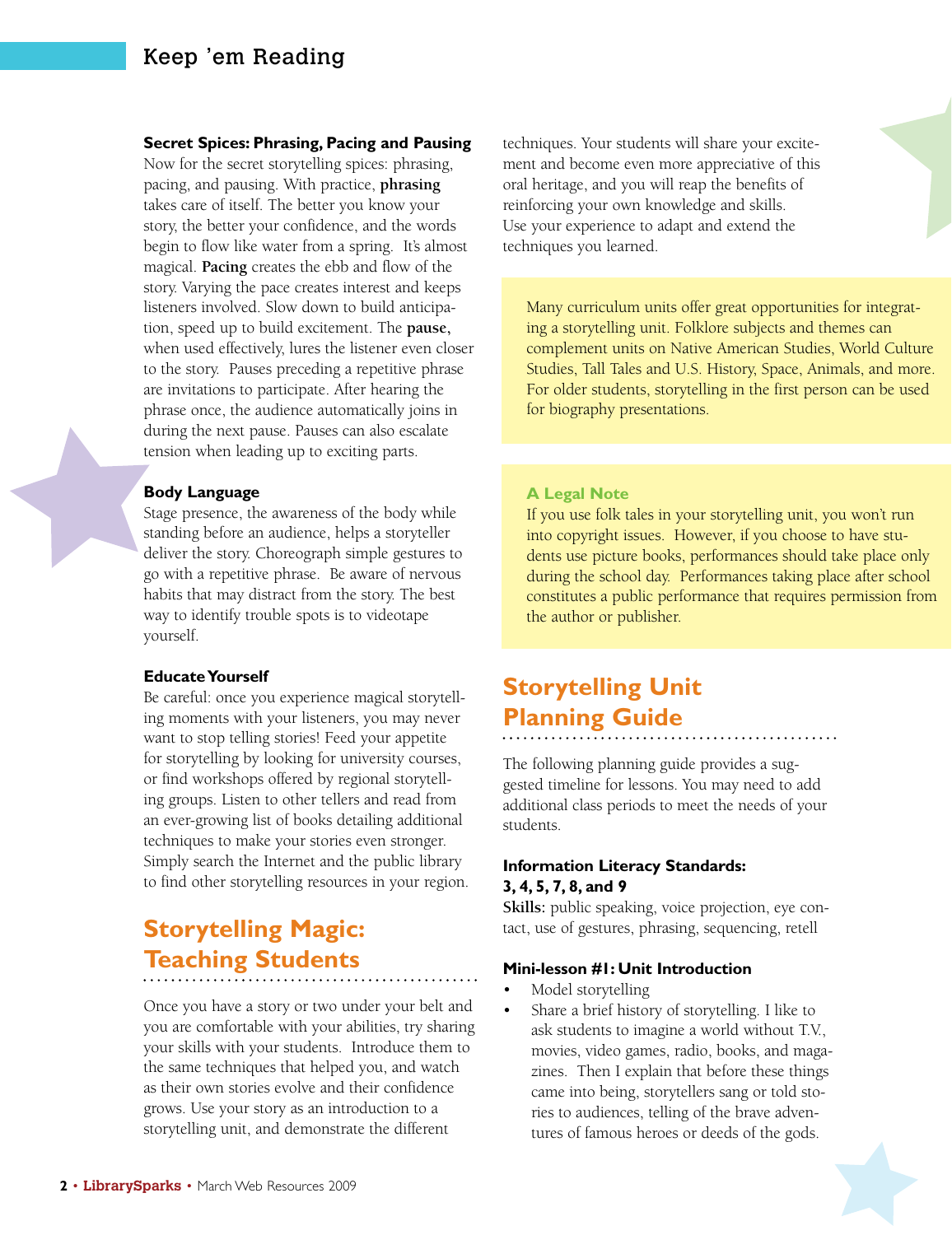Often grandparents told stories to teach the proper way to behave. Both royalty and commoners welcomed traveling storytellers who told tales that had been passed down from person to person throughout history. It wasn't until recently—about 500 years ago—that the stories began to be written down and printed into books. Even so, storytellers all around the world continue to tell their stories. Once your students tell their first story, they become a part of this oral tradition. As a result, they learn to entertain their friends and become better public speakers.

• Provide adequate time for students to choose a story and read it several times.

# **Mini-lesson #2: Learn the Beginning and Ending**

- Explain that a storyteller does not memorize every word. Refer to different versions of a folk tale and remind students that each storyteller makes the story his own by adding or changing little details. The storyteller shouldn't use the exact words from the written page. Telling a story with little variations creates a unique version—a goal for any artist. That said, it does help to memorize the first and last line of a story so the teller knows how to start and stop.
- With their chosen story in mind, students will write their first and last sentences in a storyboard or story map. Using these as notes, students should practice saying both sentences aloud with a partner.

## **Mini-lesson #3: Sequence the Story Using a Storyboard or Story Map**

Students should now sequence the rest of the story. Upon completion, divide the class into pairs, and instruct the pairs to use their notes to retell their stories to each other. Each day, divide students into pairs and provide ten minutes for each student to retell her story. With each retelling, encourage students to rely less and less on their notes.

## **Mini-lesson #4: Develop Character Voice**

• To make the story interesting, encourage students to use a different-sounding voice for the main character. (One voice variation is usually enough for beginners.)



- Try the Voice Game:
- Brainstorm a list of different ways to change a character voice (e.g. loud, low, whines, slow, lisp, teenager, granny, regional accent or dialect, etc.).
- Have the class gather in a large circle.
- Choose a phrase for the class to repeat in different voices.
- Go around the circle and have students repeat the phrase using different voices, keeping in mind that words should be enunciated so they are clearly understood.
- When finished, ask the class to consider the voices they heard and choose one for a character in their story. Have them come up with a sentence or two that the character might say in the story, and then practice saying it to a partner. Ask several students to model their sentences before everyone practices their next retelling.

# **Mini-lesson #5: Create a Repetitive Phrase**

- Discuss how to find or develop a repetitive phrase. Students should then choose and write down the repetitive phrase they plan to use. Have them practice saying the phrase with a partner.
- Locate at least three places in the story to use the repetitive phrase, and make notations in storyboard/map.
- Provide time for multiple practices

# **Mini-lesson #6: Practice Pacing, Pausing, Phrasing**

• Demonstrate poor storytelling form by telling an exciting part of a story using a monotone voice at a slow pace. Ask students to identify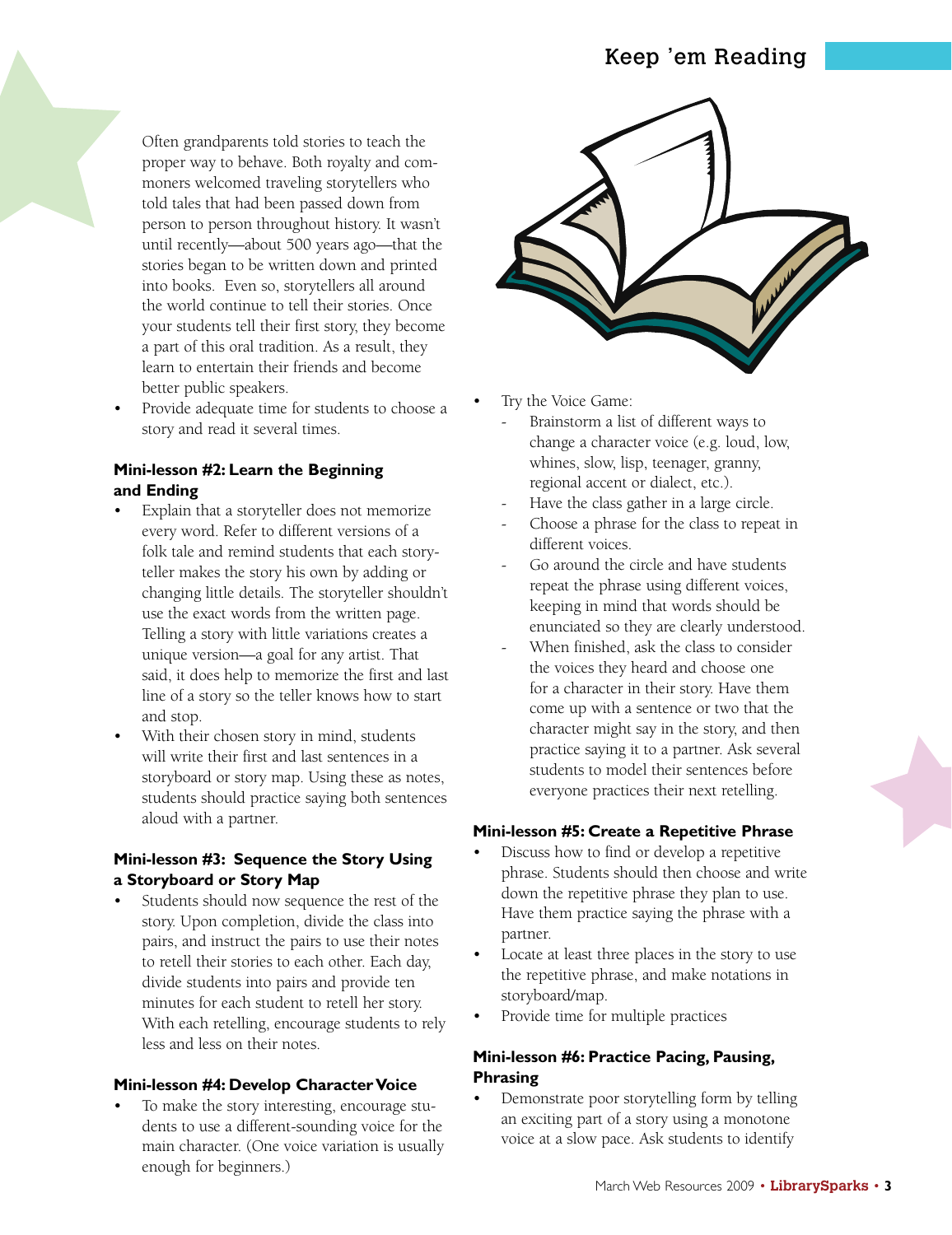what made the story seem boring. Tell the same part again, but this time, vary the voice inflection and the **pace** (slow down to build anticipation, speed up to build excitement).

- Demonstrate a part of your story that requires a **pause** just before the repetitive phrase to invite audience participation. Tell a very exciting part of your story and use a short pause to develop tension. Discuss other techniques and what they add to a story.
- Demonstrate **phrasing** first by showing the wrong way (once…upon…a…time there… lived…a sweet…princess) and again fluently. Ask students to explain the differences.
- Provide practice time after teaching each of the techniques above so that students can apply the skill to their story.

## **Mini-lesson #7: Develop Stage Presence**

- Tell parts of a story, modeling both good and bad use of gestures. For instance, nervous fidgeting detracts from storytelling as well as any public speaking—and most of the time, the speaker is unaware of the body movements.
- Develop students' stage presence by having them:
	- Practice the way they wish to perform (sitting or standing or both).
	- Choreograph hand gestures to go with the repetitive phrase.
	- Keep the gestures/movements simple.

## **Mini-lesson #8: Practice Makes Perfect**

- Model good and bad examples of voice projection and eye contact. Videotape practices if possible. You might want to have students view and self-evaluate themselves using a rubric. For a rubric example, visit http://jsnyder444.googlepages. com/storytellinghelp.
- Provide several more days for practice in the classroom and at home.

#### **Performance**

Designate a performance day, and invite parents and other classes. There are many ways to organize this event. Here are a couple of ideas:

## **Option 1**

Schedule specific performance times for groups of four to five students. Establish a short break between performances. Arrange the presentations throughout one day or over several days.

## **Option 2**

Scatter performance areas throughout the library. Station two to three tellers at each area and set up four or five chairs for the audience. Students can create a poster with the title of their story to post at their station. When each group finishes telling their stories, the audience members should then move in a clockwise rotation to the next station.

## ❖ ❖ ❖

*Judith Snyder has more than thirty years of experience in elementary classrooms and libraries in the Cherry Creek School District in Colorado. She integrates Creative Drama activities with all levels of students, and is a firm believer in the importance of including the arts in education. Judith is a professional storyteller, freelance writer, and the author of the Jump-start Your Library series, three books featuring hands-on library lessons from UpstartBooks (2008). Her picture book,* What Do You See? *will be available from Odyssey Books in the fall of 2009.*